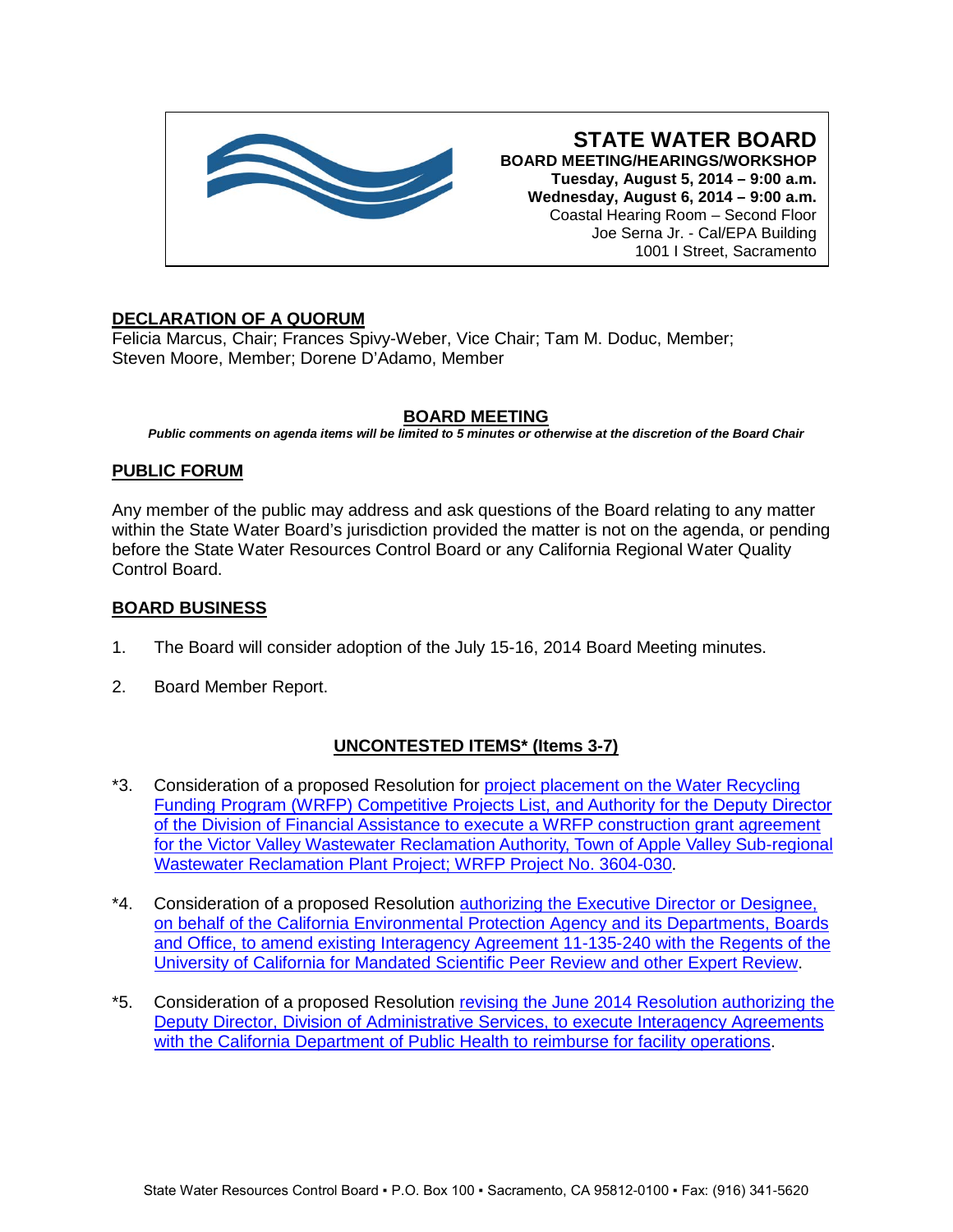- \*6. Consideration of a proposed Order In the Matter of [Petitions of Asociación De Gente](http://www.waterboards.ca.gov/board_info/agendas/2014/aug/080514_6.pdf)  [Unida Por El Agua \(Agua\), Fairmead Community and Friends, and Planada En Acción;](http://www.waterboards.ca.gov/board_info/agendas/2014/aug/080514_6.pdf)  [California Sportfishing Protection Alliance and California Water Impact Network; and, San](http://www.waterboards.ca.gov/board_info/agendas/2014/aug/080514_6.pdf)  [Joaquin County Resource Conservation District on behalf of](http://www.waterboards.ca.gov/board_info/agendas/2014/aug/080514_6.pdf) the San Joaquin County and [Delta Water Quality Coalition, California Farm Bureau Federation, Southern San Joaquin](http://www.waterboards.ca.gov/board_info/agendas/2014/aug/080514_6.pdf)  [Valley Water Quality Coalition, Arvin-Edison Water Storage District, Wheeler Ridge-](http://www.waterboards.ca.gov/board_info/agendas/2014/aug/080514_6.pdf)[Maricopa Water Storage District, And Semitropic Water Storage District \(Waste Discharge](http://www.waterboards.ca.gov/board_info/agendas/2014/aug/080514_6.pdf)  [Requirements Order No. R5-2012-0116 for Growers within the Eastern San](http://www.waterboards.ca.gov/board_info/agendas/2014/aug/080514_6.pdf) Joaquin River Watershed that are members of the Third-Party Group) [SWRCB/OCC Files A-2239\(A\)-\(C\).](http://www.waterboards.ca.gov/board_info/agendas/2014/aug/080514_6.pdf) *[\(Written comments](http://www.waterboards.ca.gov/public_notices/comments/a2239/comments080114.shtml) are due on August 1, 2014 by 12 noon.)*
- \*7. Consideration of a proposed Resolution authorizing [the Deputy Director, Division of](http://www.waterboards.ca.gov/board_info/agendas/2014/aug/080514_7.pdf)  [Administrative Services, to execute an Interagency Agreement on behalf of the Division of](http://www.waterboards.ca.gov/board_info/agendas/2014/aug/080514_7.pdf)  [Water Rights \(Division\) with the Department of Water Resources to reimburse for](http://www.waterboards.ca.gov/board_info/agendas/2014/aug/080514_7.pdf)  [personnel costs to aid the Division with Drought Related Curtailment Efforts.](http://www.waterboards.ca.gov/board_info/agendas/2014/aug/080514_7.pdf)

## **INFORMATIONAL ITEM**

8. California's ongoing drought emergency.

# **PUBLIC HEARINGS**

# **DIVISION OF WATER QUALITY**

- 9. The State Water Board will hold a Public Hearing on the [proposed amendments to](http://www.waterboards.ca.gov/board_info/agendas/2014/aug/080514_9.pdf)  [Statewide Water Quality Control Plans to Control Trash in Surface Waters.](http://www.waterboards.ca.gov/board_info/agendas/2014/aug/080514_9.pdf) *(Written comments are due on August 5, 2014 by 12 noon.)*
- 10. The State Water Board will hold a Public Hearing on the [proposed Resolution approving](http://www.waterboards.ca.gov/board_info/agendas/2014/aug/080514_10.pdf)  [exceptions to the Statewide Implementation Policy and the California Ocean Plan, and](http://www.waterboards.ca.gov/board_info/agendas/2014/aug/080514_10.pdf)  [Consideration of a proposed Statewide General NPDES Permit for Drinking Water](http://www.waterboards.ca.gov/board_info/agendas/2014/aug/080514_10.pdf)  [Systems Discharges](http://www.waterboards.ca.gov/board_info/agendas/2014/aug/080514_10.pdf)*. (Written comments are due on August 19, 2014 by 12 noon.)*